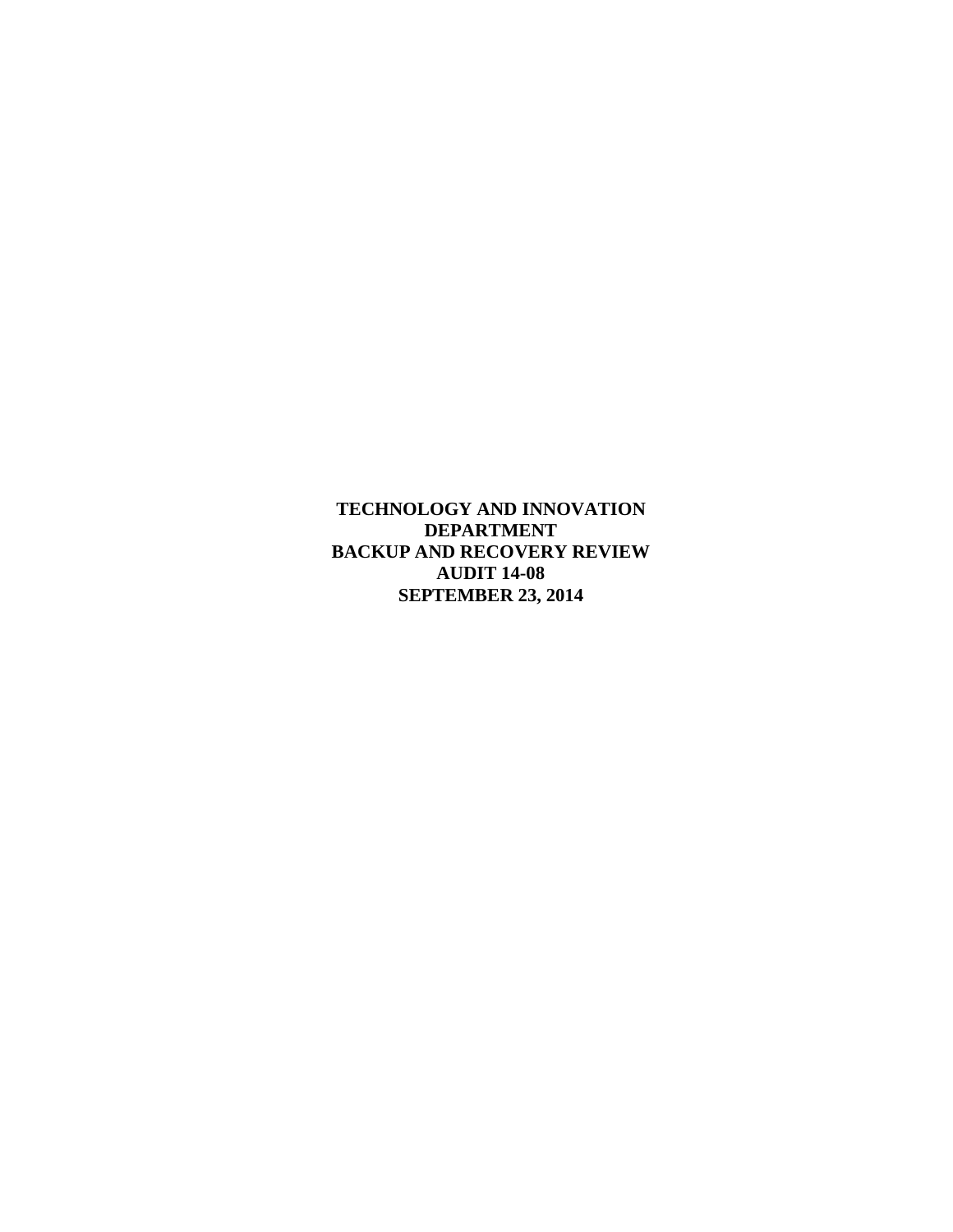# **CITY OF TAMPA**



**Bob Buckhorn, Mayor Internal Audit Department** 

 **Christine Glover, Internal Audit Director** 

September 23, 2014

 Honorable Bob Buckhorn Mayor, City of Tampa 1 City Hall Plaza Tampa, Florida

RE: Backup and Recovery Review, Audit 14-08

Dear Mayor Buckhorn:

 Attached is the Internal Audit Department's report on Technology and Innovation (T&I) Department's Backup and Recovery processes.

We thank the management and staff of T&I for their cooperation and assistance during this audit.

Sincerely,

/s/ Christine Glover

 Christine Glover Internal Audit Director

 cc: Dennis Rogero, Chief of Staff Sonya Little, Chief Financial Officer Russell Haupert, Chief Technology Officer Eric Hayden, Infrastructure Services Manager

 **306 E. Jackson Street, 5N** • **Tampa, Florida 33602** • **(813) 274-7159** • **FAX: (813) 274-5660** 

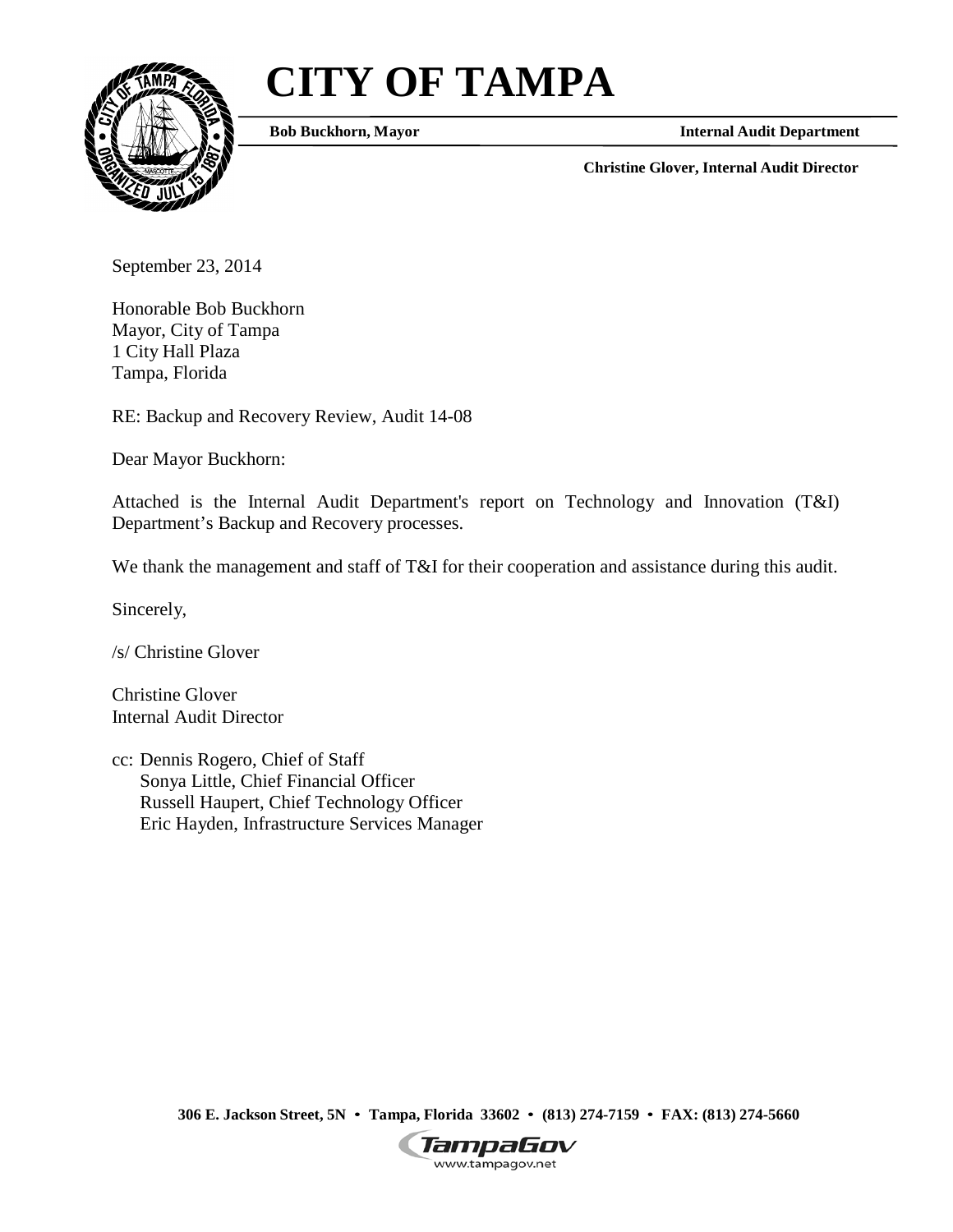# **TECHNOLOGY & INNOVATION DEPARTMENT BACKUP AND RECOVERY REVIEW AUDIT 14-08 SEPTEMBER 23, 2014**

/s/ Stephen Mhere

Auditor

/s/ Christine Glover

Audit Director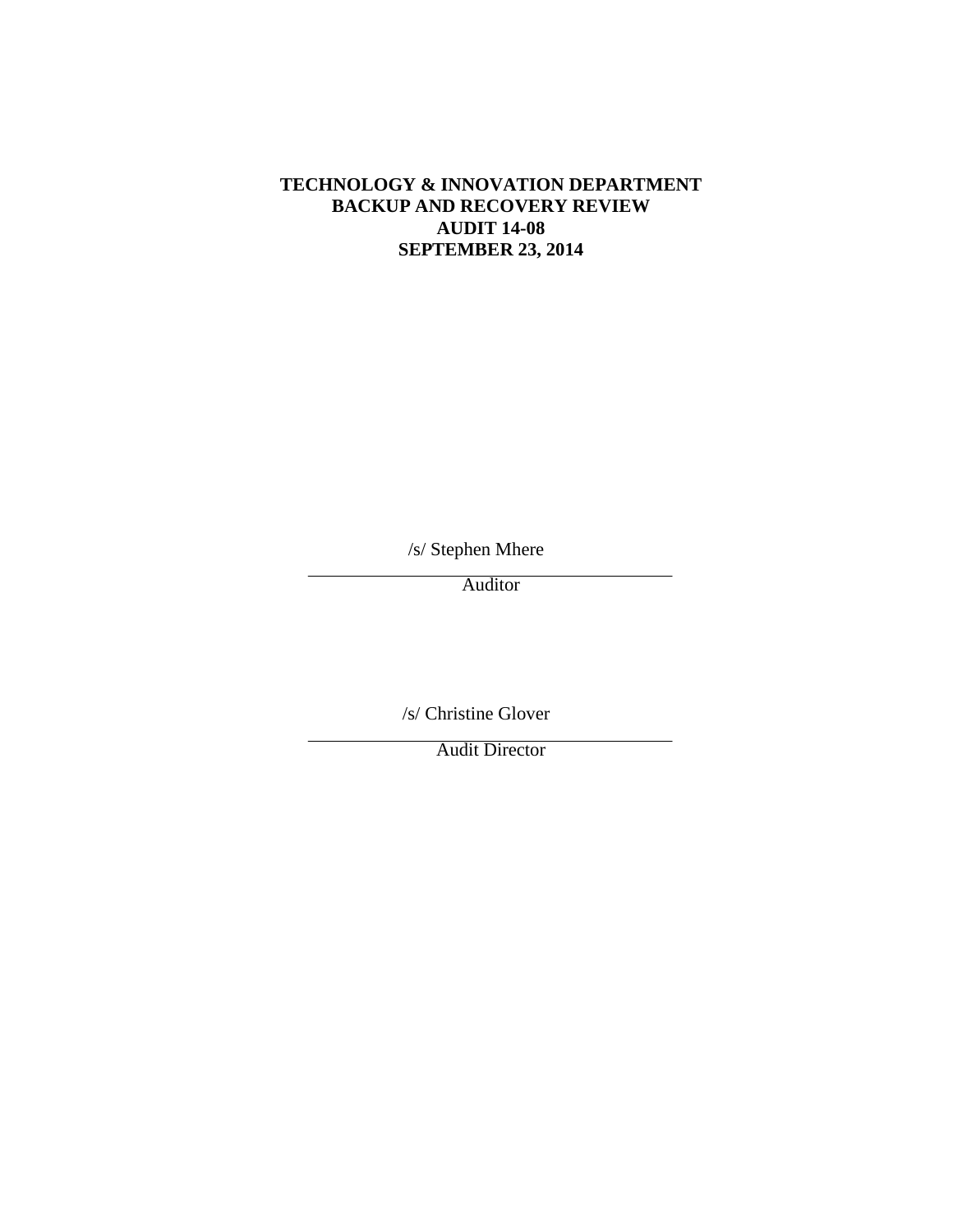#### **TECHNOLOGY & INNOVATION DEPARTMENT BACKUP AND RECOVERY REVIEW AUDIT 14-08**

#### **BACKGROUND**

 process of replicating and retaining copies of electronic data files, operating systems, and The City of Tampa (COT)'s most critical operations are based on electronic data generated, processed, and maintained in the various components of its computer networks. Service interruption due to operational data loss is one of the challenges the City faces on a daily basis. To mitigate the risk of service interruption, the City, through its Technology and Innovation (T&I) Department, has implemented a Data Backup and Recovery program. Data backup is a applications software that are used in daily operations. Data recovery or restore is a process of making backup copies available for use when the originals are inaccessible as might result from data corruption, system failure, or inadvertent deletions, etc. Data backup/restore is a critical component of the City's larger Emergency Disaster Recovery Plan.

 at the secondary facility and vice versa. The primary site also runs operations on a mainframe T&I performs electronic backup and restore operations spanning 100 physical servers, 261 virtual machines, as well as the mainframe system. The City maintains a primary data center and a secondary facility that runs other critical City operations. The two sites act as reciprocal backup centers: data generated at the primary site is backed up through the network and stored in servers system, which is backed up to tape.

An independent contractor performs tape vaulting operations on behalf of the City. The contractor transports mainframe tapes from the data center to a vault located offsite. Other contractor responsibilities include daily rotation and courier services for tapes, as well as tape delivery round-the-clock whenever required, including during weekends and holidays. In Fiscal Year 2013 the City spent \$11,635 for these services.

# **STATISTICS**

Figure 1 below shows the rapid growth in the amount of data in city networks since the late 1990s.



*Source: City of Tampa's Technology and Innovation Department Internal Records*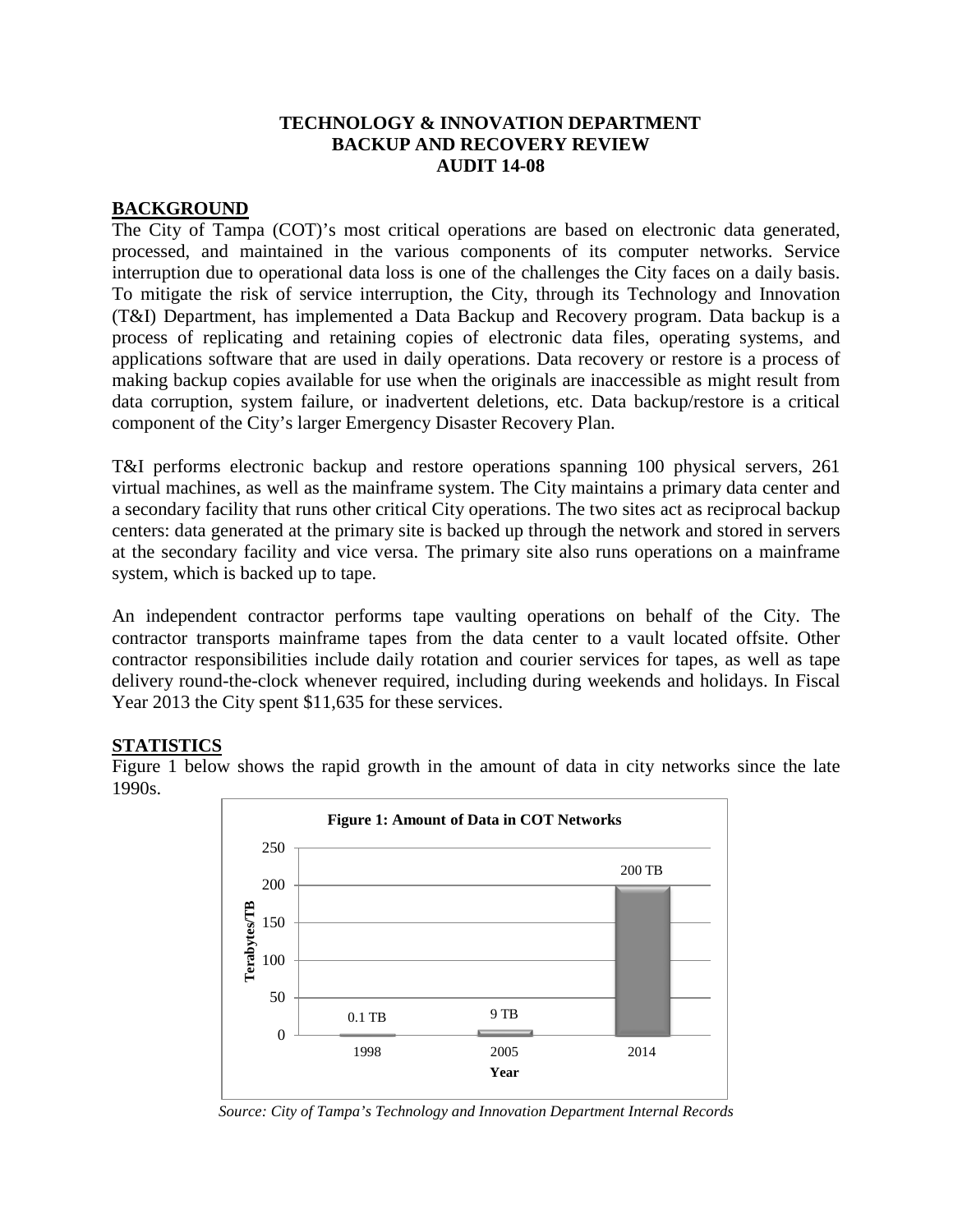Potentially, all this data has to be backed up, thus requiring the City to implement innovative technology and cost strategies to effectively perform its functions.

#### **STATEMENT OF OBJECTIVES**

 Agenda. Its objectives were as follows: This audit was conducted in accordance with the Internal Audit Department's FY 2014 Audit

- 1. To determine if retention policies T&I implemented in the City's backup/restore systems are consistent with business and/or compliance needs.
- 2. To evaluate the backup/restore testing performed and planned to be performed in FY 2013 and 2014 as well as the testing protocols used or planned to be used.

# **STATEMENT OF SCOPE**

The audit covers fiscal years FY 2013 and FY 2014, and includes only T&I activities relevant to backup and recovery processes, including policy documentation that might have been originated prior to those years but were operational during that period. The audit does not include T&I's emergency disaster recovery planning, of which backup and restore are a part.

#### **STATEMENT OF METHODOLOGY**

 Information and Related Technology (COBIT 5) and industry best practices. Evaluation of The audit involved reviewing T&I's backup and recovery processes and documentation. Policies and practices were evaluated against the Information Technology Infrastructure Library (ITIL), which T&I has adopted as its operational standard, as well as Common Objectives for performance was also measured against legal standards, particularly Florida statutes.

 primary data center, the secondary backup facility, and the tape vaulting center. Employees from Information used in this audit was gathered from T&I employees and business owners through interviews and survey questionnaires. Fieldwork also included physical inspections of the the tape vaulting contractor were also interviewed and the tape transportation van inspected. Data backup and system or file restoration records were reviewed. Two tests were performed, one to evaluate the procedures to restore a file on the mainframe, and the other to assess the effectiveness to recover a Linux-based web server.

# **STATEMENT OF AUDITING STANDARDS**

 We conducted this performance audit in accordance with generally accepted government auditing standards. Those standards require that we plan and perform the audit to obtain sufficient, appropriate evidence to provide a reasonable basis for our findings and conclusions based on our audit objectives. We believe that the evidence obtained provides a reasonable basis for our findings and conclusions based on our audit objectives.

#### **AUDIT CONCLUSIONS**

Based upon the test work performed and the audit findings noted below, we conclude that:

- 1. Retention policies T&I implemented in COT's backup/restore systems are consistent with business and/or compliance needs.
- 2. Backup/restore processes do not encrypt data, there is no policy document currently in place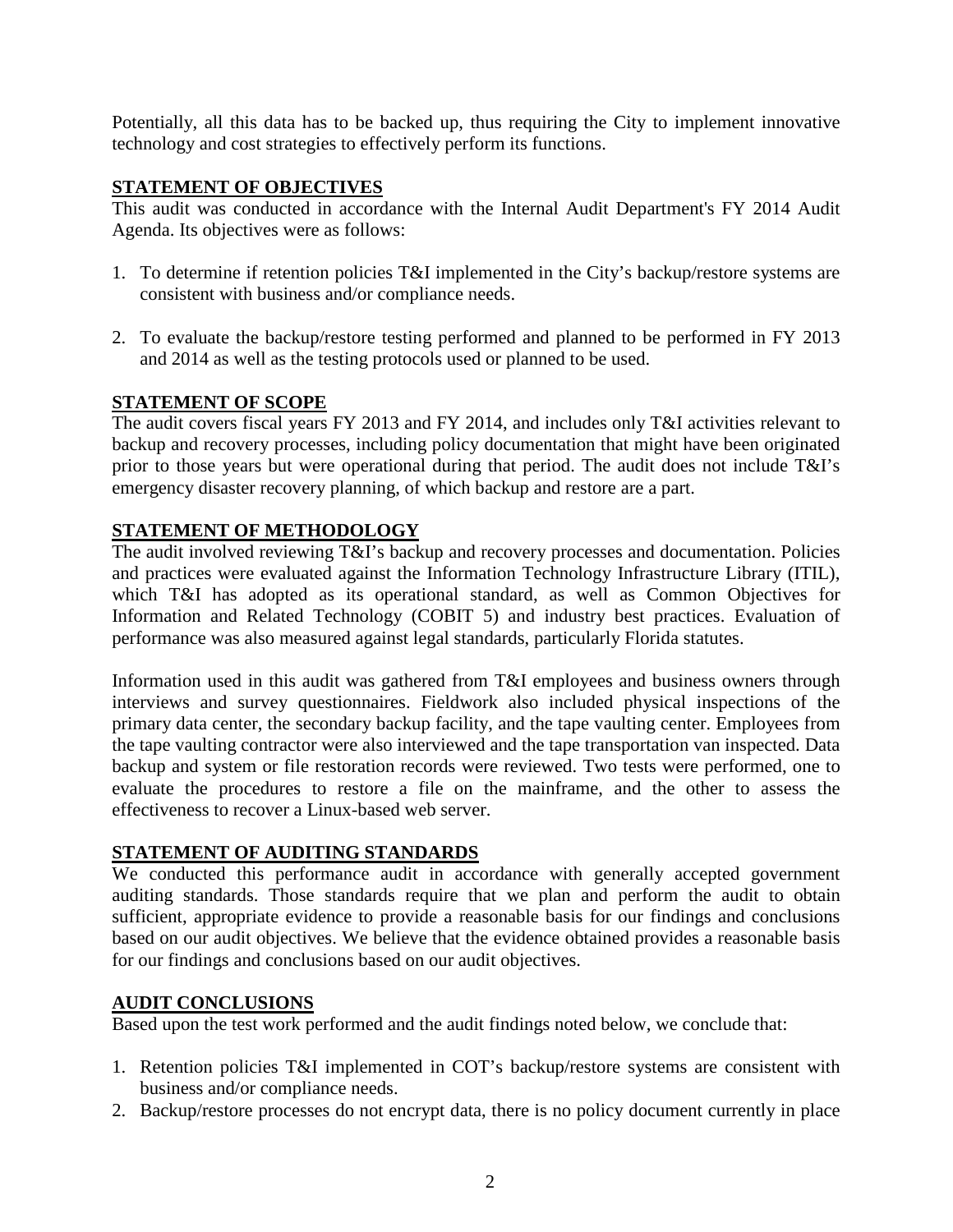that defines a comprehensive restore testing protocol, and backup/restore processes do not include data integrity verification or backup checksum.

# **NOTEWORTHY ACCOMPLISHMENTS**

 $\overline{a}$ 

T&I has adapted to a rapidly changing environment of rising demand for server, storage, and backup requirements. The department has implemented leading industry technology by virtualizing both the primary and secondary data centers. Virtualization of the server environment has seen virtual machine inventory grow from zero in 1998, to 20 in 2005, and then to 26[1](#page-5-0) in 2014<sup>1</sup>. Because of that, physical server inventory grew at a much slower rate, growing from 30 to 120 and down again to 100, respectively. Also, T&I has migrated about one third of backup data to disk (versus tape), which has improved efficiency in restore performance. Data restore activities have had a high success rate over the years. T&I has not had a tape or system problem that prevented data from being restored.

<span id="page-5-0"></span><sup>&</sup>lt;sup>1</sup> Virtual servers are generally regarded to be better than traditional physical servers. Some of the benefits of virtual servers include lower energy costs, less data center floor space, easier system provisioning and deployment, increased uptime, improved disaster recovery, easier isolation of applications, etc.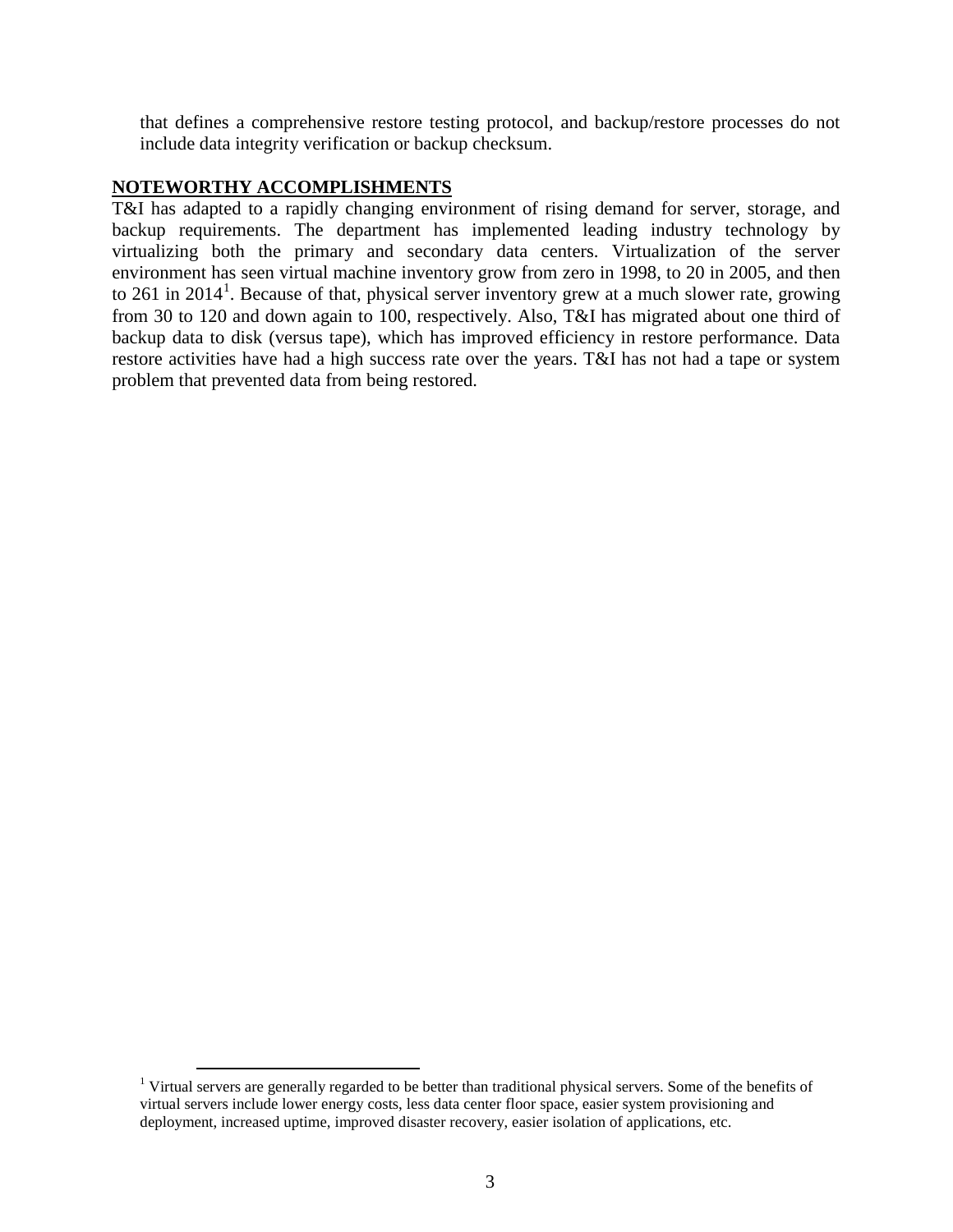While the findings discussed below may not, individually or in the aggregate, significantly impair T&I operations, they do present risks that can be more effectively controlled.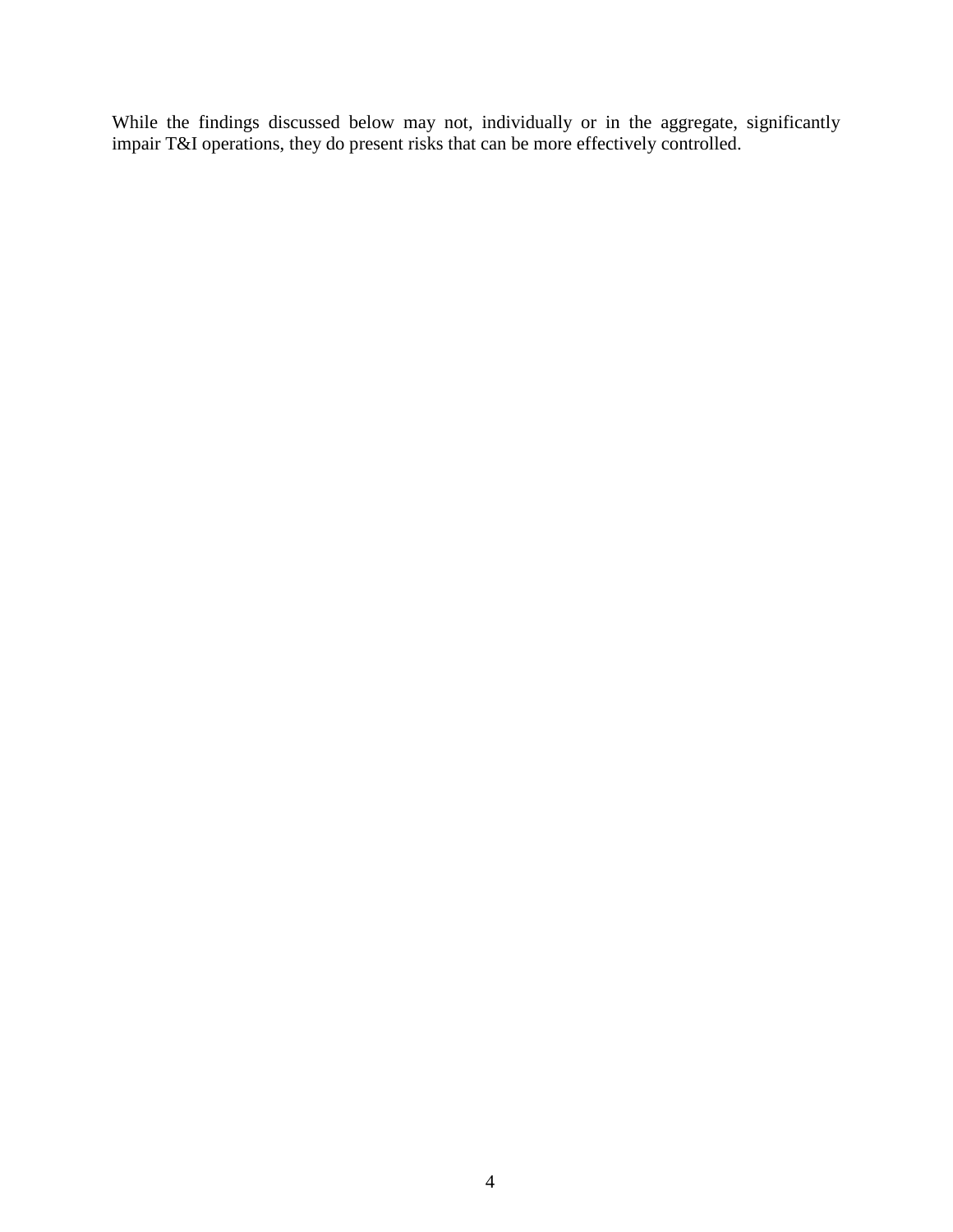# **ENCRYPTION OF BACKED UP DATA**

 data in City networks include employee and citizens' names along with their social security, CONDITION: COT collects and maintains personal information in its networks. Operational driver's license, bank account and credit card numbers, as well as employee health information. To protect against the loss of data, T&I implemented a backup and recovery policy.

 T&I backs up physical and virtual servers at the primary data center across networks to servers at COT's backup site and vice versa. Mainframe data volumes are backed up to tapes after which a private contractor transports them to an offsite storage vault. Neither disk-to-disk nor mainframe backup process includes encryption to protect backed up data.

CRITERIA: Section 5.2.3.1 of the ITIL version 3 provides that organizational data, including backup data, be protected. Also, Section 501.171 of the Florida Information Protection Act of 2014 requires organizations to secure personal information.

CAUSE: T&I does not believe backed up data encryption is critical because there are safeguards in place to protect data from unauthorized access. These include using file and device level access restrictions, physical security such as key-card entry into facilities housing backup tapes and disk drives, and using the Fast Dump Restore (FDR) program to back up tapes which makes them unreadable without that program. Also, the tape vaulting service contractor uses secure protocols to transport tapes to the vault.

EFFECT: All computer networks, as well as password-protected devices, are susceptible to hacker exploitation. As such, network-based disk-to-disk backup processes can be hacked, and tape-based backed up data can be stolen. The absence of encryption in both situations leaves data vulnerable to unauthorized access, corruption, or theft. Unauthorized access compromises the confidentiality of personal information in COT networks, corruption of data results in loss of its integrity, and stolen data may result in loss of its availability for backup/restore purposes.

Furthermore, if security of unencrypted personal data belonging to more than 500 people is compromised, COT will be required, under the breach notification clause of the Florida statute, to notify both the State and each individual whose information may have been breached. Also, if breach involves credit card information for more than 1,000 people, COT would be required to notify all consumer reporting agencies that compile and maintain files on consumers nationwide.

RECOMMENDATION 1: T&I should formulate and implement strategies to use encryption in both network-based backup procedures as well as mainframe backup tapes to provide data protection against hacking exploitation.

 that if sensitive data on any electronic medium is stolen and accessed, it is possible for data to be MANAGEMENT'S RESPONSE: Thank you for presenting your finding. Management agrees exploited. At current, T&I does not own the necessary software encryption modules. To address this vulnerability specifically for our backup media, as stated in the finding, several safeguards were put into effect including requiring our vaulting vendor lock media containers before leaving our data center prior to transporting to their vault site. The same applied for returning media to our data centers.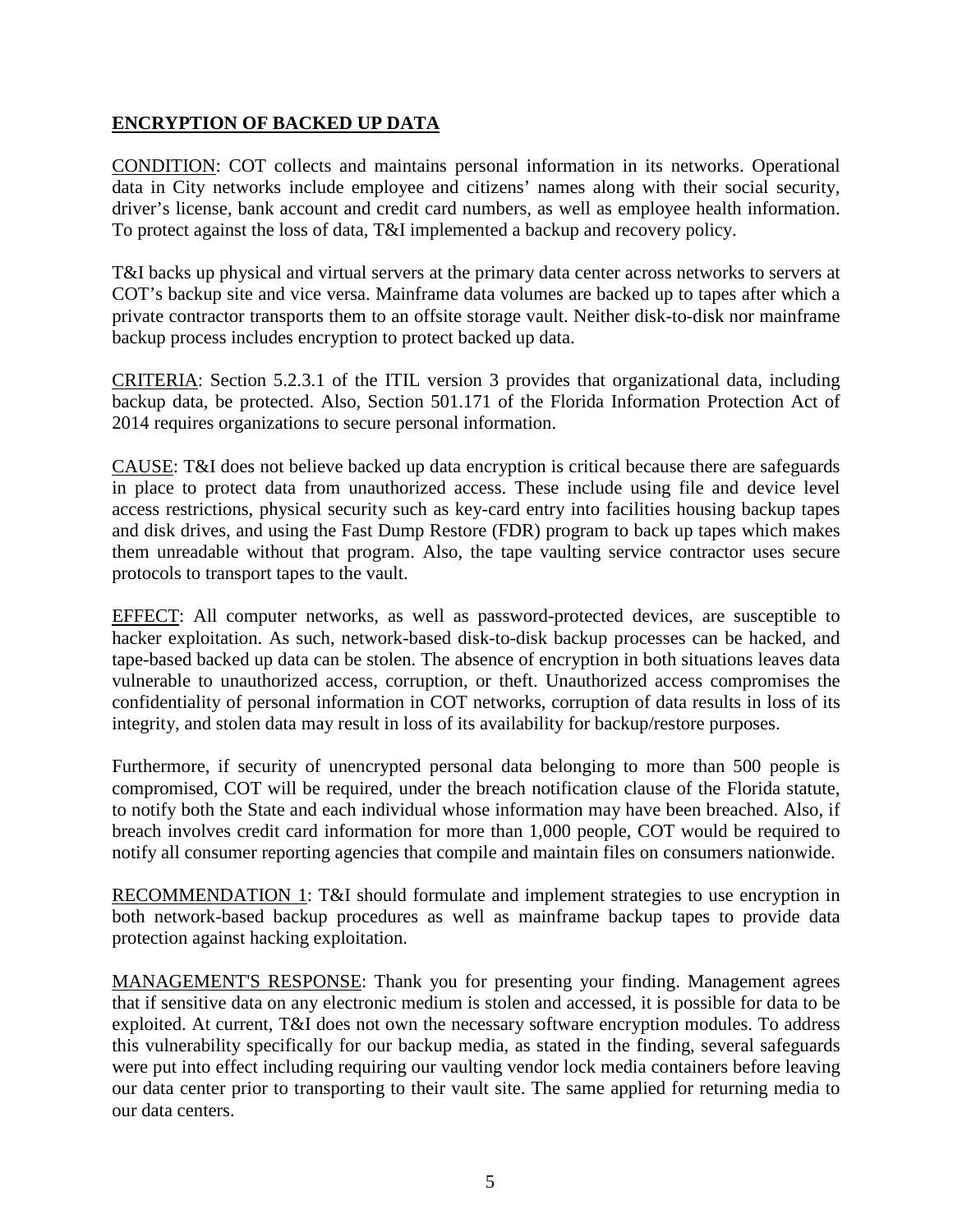T&I will purchase the additional software to encrypt the mainframe backup jobs that contain sensitive data. For the non-mainframe disk-based backups and tape backups of servers, T&I is in the process of changing to a new licensing option for our open-systems backup software. The new licensing option includes an encryption module allowing for real time data encryption during future backups. This is currently funded within our Server Virtualization project.

Both encryption products will be acquired, installed and placed into operation by January  $1<sup>st</sup>$ , 2015.

TARGET IMPLEMENTATION DATE: January 1, 2015.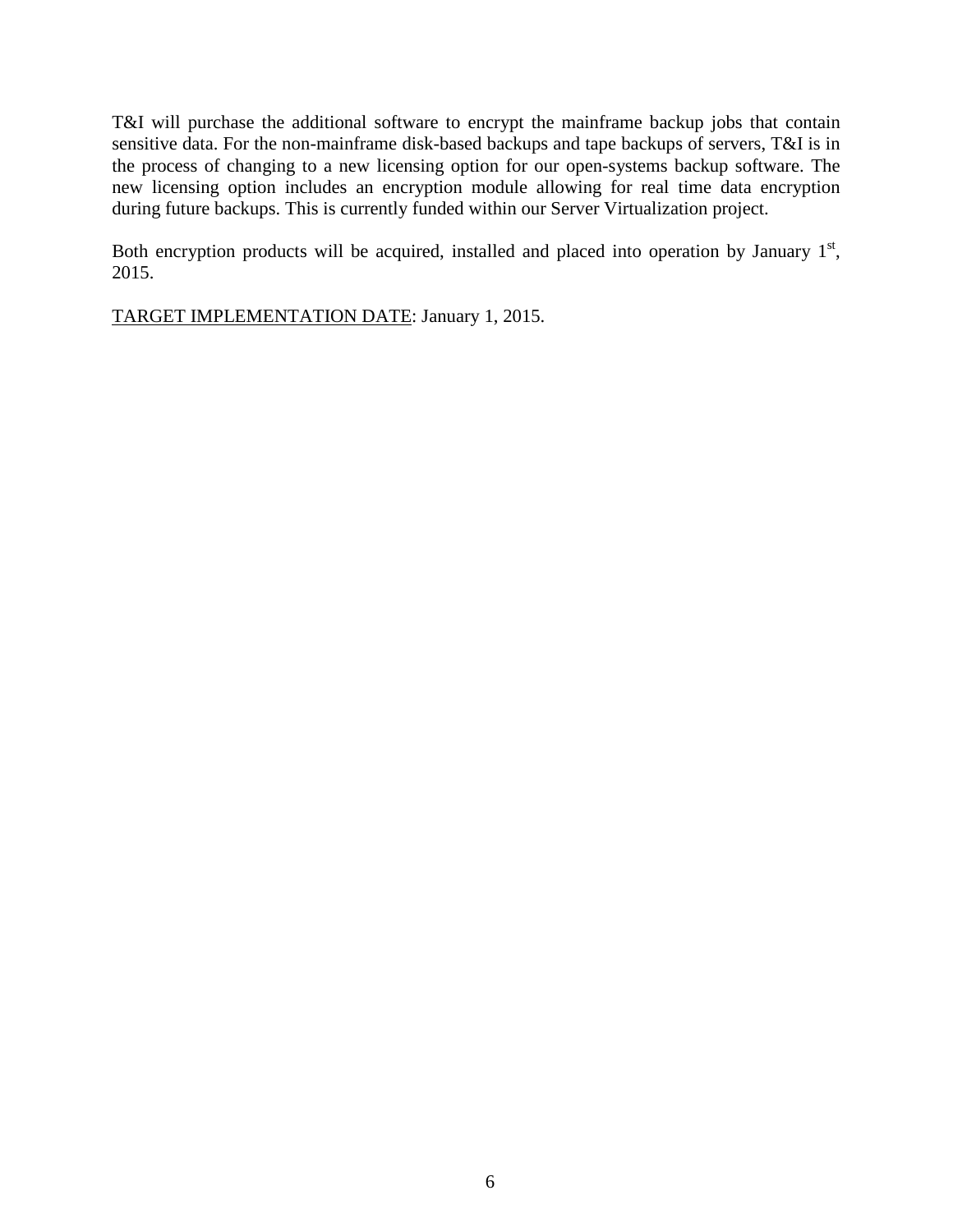## **BACKUP/RESTORE TESTING**

 protocol. Records show the only restore testing guidelines for FY 2014 are provided in the only twice per year. CONDITION: While T&I continually performs backup/restore operations for data owners, there is no policy document currently in place defining a comprehensive backup/restore testing Continuity of Operations and Emergency Preparedness Disaster Recovery Plan (COOP-DRP). However, the COOP-DRP evaluation is very wide in scope and provides for conducting tests

T&I does not perform restore tests on a regular basis, and does not test all conceivable recovery scenarios. One of the COOP-DRP tests conducted in June 2014 was a disaster simulation involving the recovery of the Exchange email system. Records show this test was done, as were recoveries of two Windows servers, one Windows XP machine, and one Linux server. During the year, four database restore tests were also performed on the mainframe. However, there are no records of tests involving various other possible conditions in the restore environment.

Also, T&I's backup/restore processes do not include data integrity verification or backup checksum.

CRITERIA: According to ITIL, backup strategies should be properly tested. The standard provides that protocols should include test restores as well as data integrity and verification tests. COBIT 5 also emphasizes data verification, stating that procedures should be in place to ensure that usability of back-ups is regularly verified.

 server environment, implementing a storage area network, and archiving Exchange email. This CAUSE: The audit period coincided with T&I transitioning its physical servers into a new virtual on-going project has delayed the documentation of a comprehensive backup/restore testing policy.

Between FY 2013 and FY 2014, T&I performed more than 20 actual restores on the mainframe, three on Linux servers, and about 15 per month on Windows servers, all at the request of data owners, in addition to the COOP-DRP restore activities. As a result, regular testing is not done because procedures for actual data recovery have proved successful.

According to T&I, checksum is not included in backup/recovery procedures because the CommVault software used does not have an option to configure or enable the tool. Also, T&I has not experienced problems with the reliability of the software, therefore lowering the perceived risk exposure resulting from the lack of data verification and checksum testing.

 difficult to achieve. Documentation is also important for training and preservation of effective EFFECT: Without a formally documented policy, much needed consistency in restore testing is restore procedures.

 Regular testing of various restore scenarios provides the best preparation for future responses to data losses. Testing is particularly important in an environment with many variables - different backup media, etc - each of which may require a unique data recovery approach. When all  $7$ user applications software and hardware systems, disparate operating systems, different types of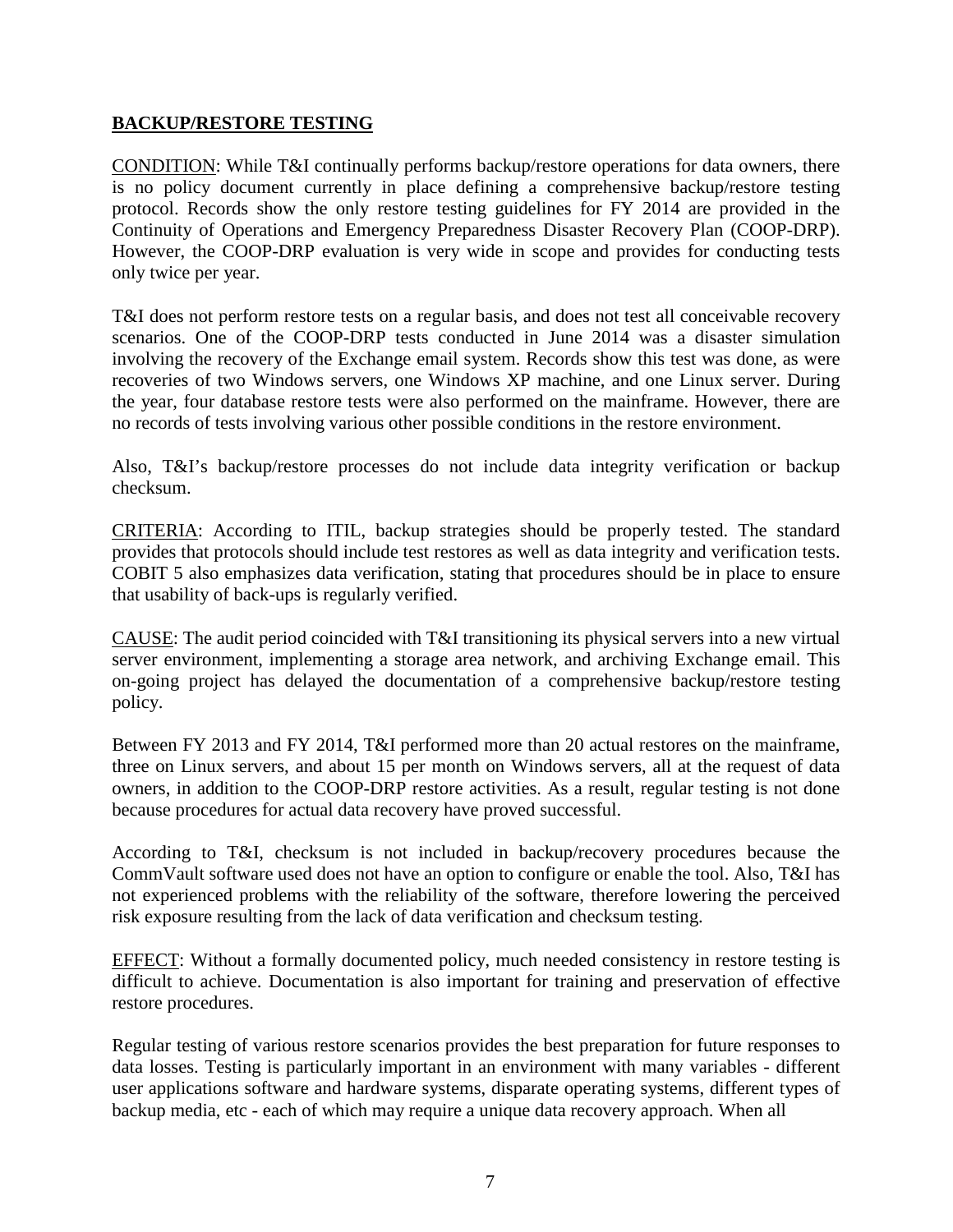possible restore scenarios are not regularly tested, an opportunity to gain information potentially beneficial for future recoveries is lost.

COT's ability to run effective data restore operations. Sometimes backed up data may be unrestorable because it is not physically intact on destination media or is unreadable. Data may also be corrupt, making it valueless even if restored. These risks are significant without data verification and backup checksum, potentially undermining

RECOMMENDATIONS 2: T&I should formulate and document a systematic policy that provides guidelines on the performance of restore testing. The policy should include a guideline of the frequency of restore tests, who performs them, as well as how restores requested by data owners are to be incorporated in the testing regime if they are to be used in lieu of actual testing. Rather than wait for the ongoing technology projects to complete before documenting such a policy, it may be better to write one that reflects how to accomplish restore tests in the current environment and, if necessary, update it at an appropriate time.

T&I should also design a testing protocol where all possible recovery scenarios are tested regularly as well as each time there is a change in the operational environment (e.g., change of user applications, operating systems, backup media, patch updates). All restore tests performed under the testing protocol should be completely documented and system logs preserved.

T&I should incorporate backup checksums in their backup/restore procedures where available.

MANAGEMENT'S RESPONSE: Thank you for presenting your finding. In response, we agree server recovery as a scheduled recurring activity. our existing recovery procedures for each server technology is included within our disaster recovery plan documentation. This plan document does not include a testing program for proving

 sweep through all essential servers every 24 months. Our goal is to have a formal recovery To remedy this condition, T&I will immediately begin reviewing backup and recovery policies and testing procedures from organizations using similar technology to aide in developing a formal recovery policy and testing procedures. As a future ongoing activity, we will practice and prove testing recovery across "classifications" of servers versus individual servers in order to testing program in place by January  $1<sup>st</sup>$ , 2015.

 to determine if there are equivalent technologies available in our hardware. Data validation is We also recognize the value in data validation algorithms. Unfortunately, checksum data validation is not a feature we can turn on in all of our hardware. T&I will research our solutions essential, most of our replication hardware has been engineered to use some form of this capability to provide exact data duplication.

TARGET IMPLEMENTATION DATE: January 1, 2015.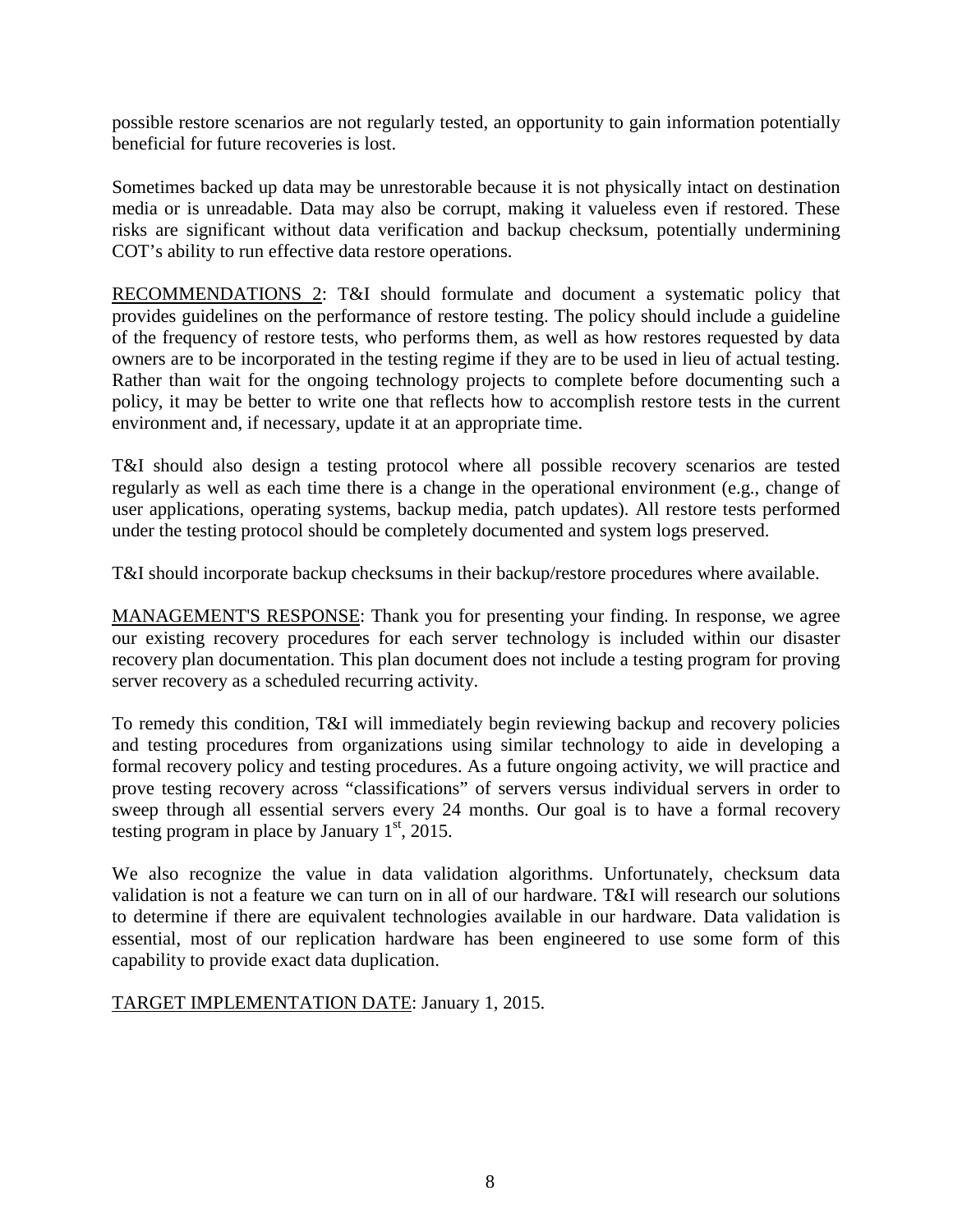## **PROXIMITY OF BACKUP LOCATION TO PRIMARY DATA CENTER**

CONDITION: T&I has adopted ITIL as its information technology operations standard. ITIL and the City's Records Management Manual (which addresses off-site storage of archival records and backed up data) provide that backup facilities be in remote locations or far enough away so that they are not affected by a disaster that affects the primary site. Although these standards are not explicit in terms of the mileage separation between the backup and primary sites, industry professionals advise that data centers in the Gulf Coast should locate backup sites at least 100 miles away to mitigate the regional threat of hurricanes.

 COT's backup/recovery site and the tape vaulting location are only four miles and three miles mile from McKay Bay and only about 45 feet above sea level. away from the primary data center, respectively. Also, the tape storage site is less than half a

CRITERIA: ITIL standards and COT's Records Management Manual, as described above, provided criteria for this evaluation. Opinion from information technology industry professionals was used to provide expert interpretation of the standards.

CAUSE: The Communications Center was chosen as the backup site because T&I believes that a catastrophic event in the immediate area of the primary location would not adversely affect operations at the Center. This opinion is based on (i) T&I's belief that the distance from the data center to the site is significant and (ii) the fact that the site is rated to withstand Category 5 hurricane wind speeds. Also, T&I does not consider the vault vulnerable because it is built to withstand Category 5 hurricanes.

 means that a regional threat like a hurricane may affect all three locations, rendering backup and recovery operations ineffective or impossible. Also, the proximity of the vault to McKay Bay EFFECT: The close proximity of the data center to the backup site and tape vaulting location means that even if it can withstand Category 5 hurricanes, tapes may be inaccessible when needed if the area is flooded.

 affect the backup site, and (ii) moving the vault further away from the primary location and to a higher elevation so that backup/restore efforts are not hindered by the same risk elements and by RECOMMENDATION 3: The City should consider (i) moving the backup site to a location far enough away from Tampa so that a widespread threat that affects the data center may not also limited access to tapes that may be caused by flooding.

 agrees it is beneficial having remote off-site vaulting storage facilities for protecting recovery media. MANAGEMENT'S RESPONSE: Thank you for presenting your finding. T&I management

We are under a city contract to the vendor for media retention services including electronic tape vaulting. In a recent discussion with our vendor, they report having another more secure facility 40 miles from our data center, over 140 feet above sea level (highest land elevation in central Florida) and rated to withstand category 5 winds. This would certainly be a desirable facility.

We will alter our approach to incorporate both locations to rotate off-site media storage. By